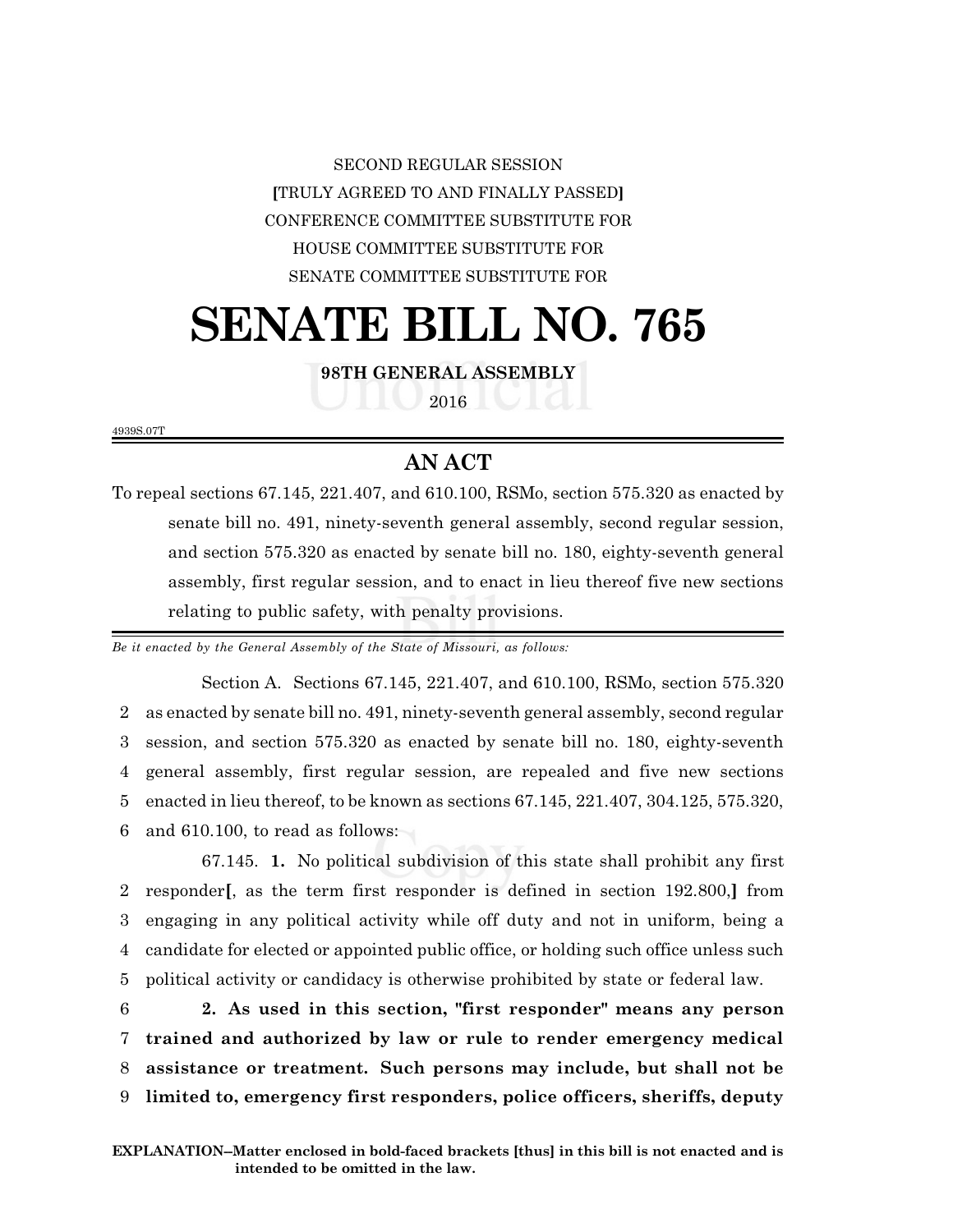### CCS HCS SCS SB 765 2

 **sheriffs, firefighters, ambulance attendants and attendant drivers, emergency medical technicians, mobile emergency medical technicians, emergency medical technician-paramedics, registered nurses, or physicians.**

221.407. 1. The commission of any regional jail district may impose, by order, a sales tax in the amount of one-eighth of one percent, one-fourth of one percent, three-eighths of one percent, or one-half of one percent on all retail sales made in such region which are subject to taxation pursuant to the provisions of sections 144.010 to 144.525 for the purpose of providing jail services and court facilities and equipment for such region. The tax authorized by this section shall be in addition to any and all other sales taxes allowed by law, except that no order imposing a sales tax pursuant to this section shall be effective unless the commission submits to the voters of the district, on any election date authorized in chapter 115, a proposal to authorize the commission to impose a tax.

 2. The ballot of submission shall contain, but need not be limited to, the following language:

 Shall the regional jail district of .................... (counties' names) impose a region-wide sales tax of .................. (insert amount) for the purpose of providing jail services and court facilities and equipment for the region?

## $\Box$  YES  $\Box$  NO

 If you are in favor of the question, place an "X" in the box opposite "Yes". If you are opposed to the question, place an "X" in the box opposite "No".

 If a majority of the votes cast on the proposal by the qualified voters of the district voting thereon are in favor of the proposal, then the order and any amendment to such order shall be in effect on the first day of the second quarter immediately following the election approving the proposal. If the proposal receives less than the required majority, the commission shall have no power to impose the sales tax authorized pursuant to this section unless and until the commission shall again have submitted another proposal to authorize the commission to impose the sales tax authorized by this section and such proposal is approved by the required majority of the qualified voters of the district voting on such proposal; however, in no event shall a proposal pursuant to this section be submitted to the voters sooner than twelve months from the date of the last submission of a proposal pursuant to this section.

 3. All revenue received by a district from the tax authorized pursuant to this section shall be deposited in a special trust fund and shall be used solely for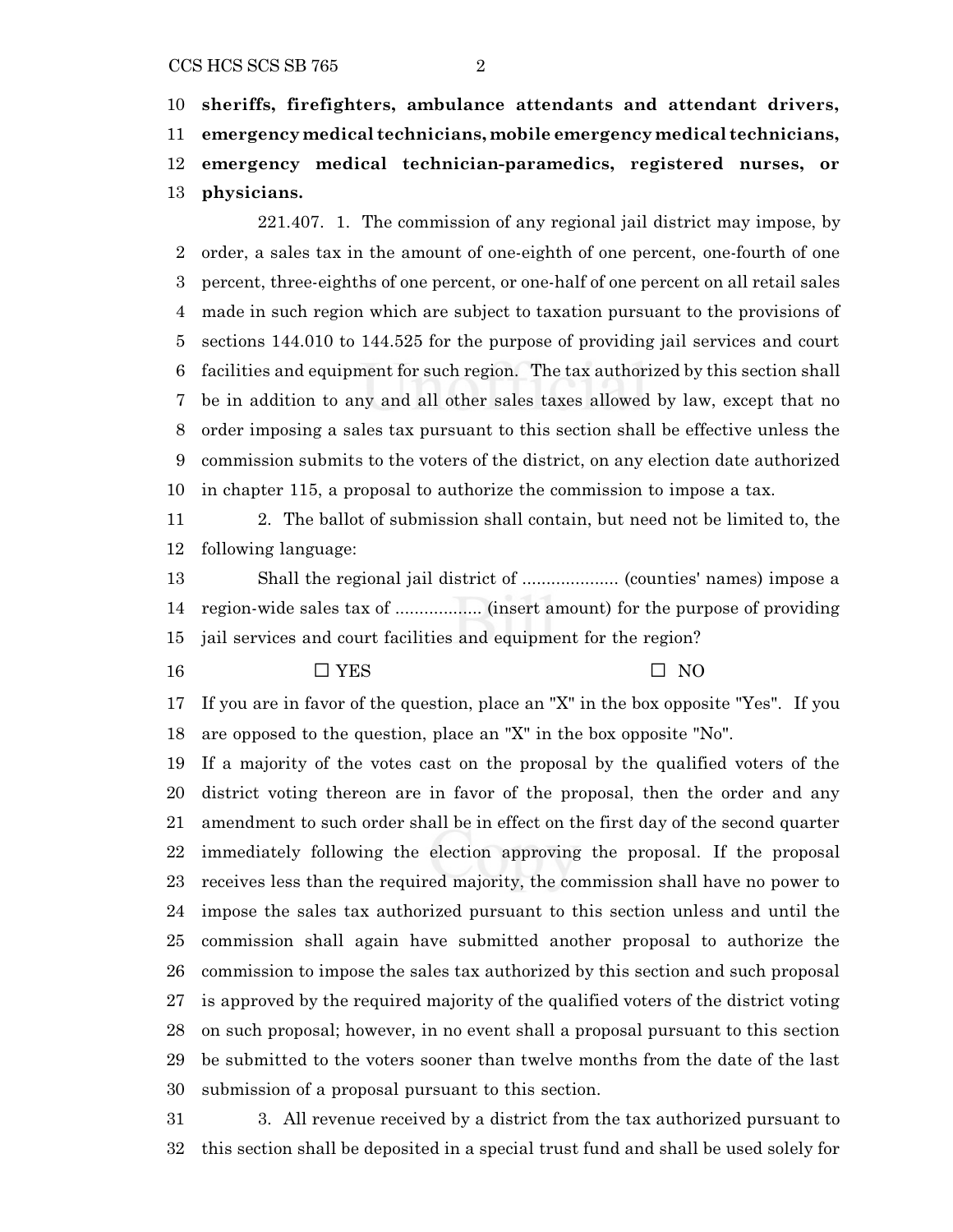providing jail services and court facilities and equipment for such district for so long as the tax shall remain in effect.

 4. Once the tax authorized by this section is abolished or terminated by any means, all funds remaining in the special trust fund shall be used solely for providing jail services and court facilities and equipment for the district. Any funds in such special trust fund which are not needed for current expenditures may be invested by the commission in accordance with applicable laws relating to the investment of other county funds.

 5. All sales taxes collected by the director of revenue pursuant to this section on behalf of any district, less one percent for cost of collection which shall be deposited in the state's general revenue fund after payment of premiums for surety bonds as provided in section 32.087, shall be deposited in a special trust fund, which is hereby created, to be known as the "Regional Jail District Sales Tax Trust Fund". The moneys in the regional jail district sales tax trust fund shall not be deemed to be state funds and shall not be commingled with any funds of the state. The director of revenue shall keep accurate records of the amount of money in the trust fund which was collected in each district imposing a sales tax pursuant to this section, and the records shall be open to the inspection of officers of each member county and the public. Not later than the tenth day of each month the director of revenue shall distribute all moneys deposited in the trust fund during the preceding month to the district which levied the tax. Such funds shall be deposited with the treasurer of each such district, and all expenditures of funds arising from the regional jail district sales tax trust fund shall be paid pursuant to an appropriation adopted by the commission and shall be approved by the commission. Expenditures may be made from the fund for any function authorized in the order adopted by the commission submitting the regional jail district tax to the voters.

 6. The director of revenue may **[**authorize the state treasurer to**]** make refunds from the amounts in the trust fund and credited to any district for erroneous payments and overpayments made, and may redeem dishonored checks and drafts deposited to the credit of such districts. If any district abolishes the tax, the commission shall notify the director of revenue of the action at least ninety days prior to the effective date of the repeal, and the director of revenue may order retention in the trust fund, for a period of one year, of two percent of the amount collected after receipt of such notice to cover possible refunds or overpayment of the tax and to redeem dishonored checks and drafts deposited to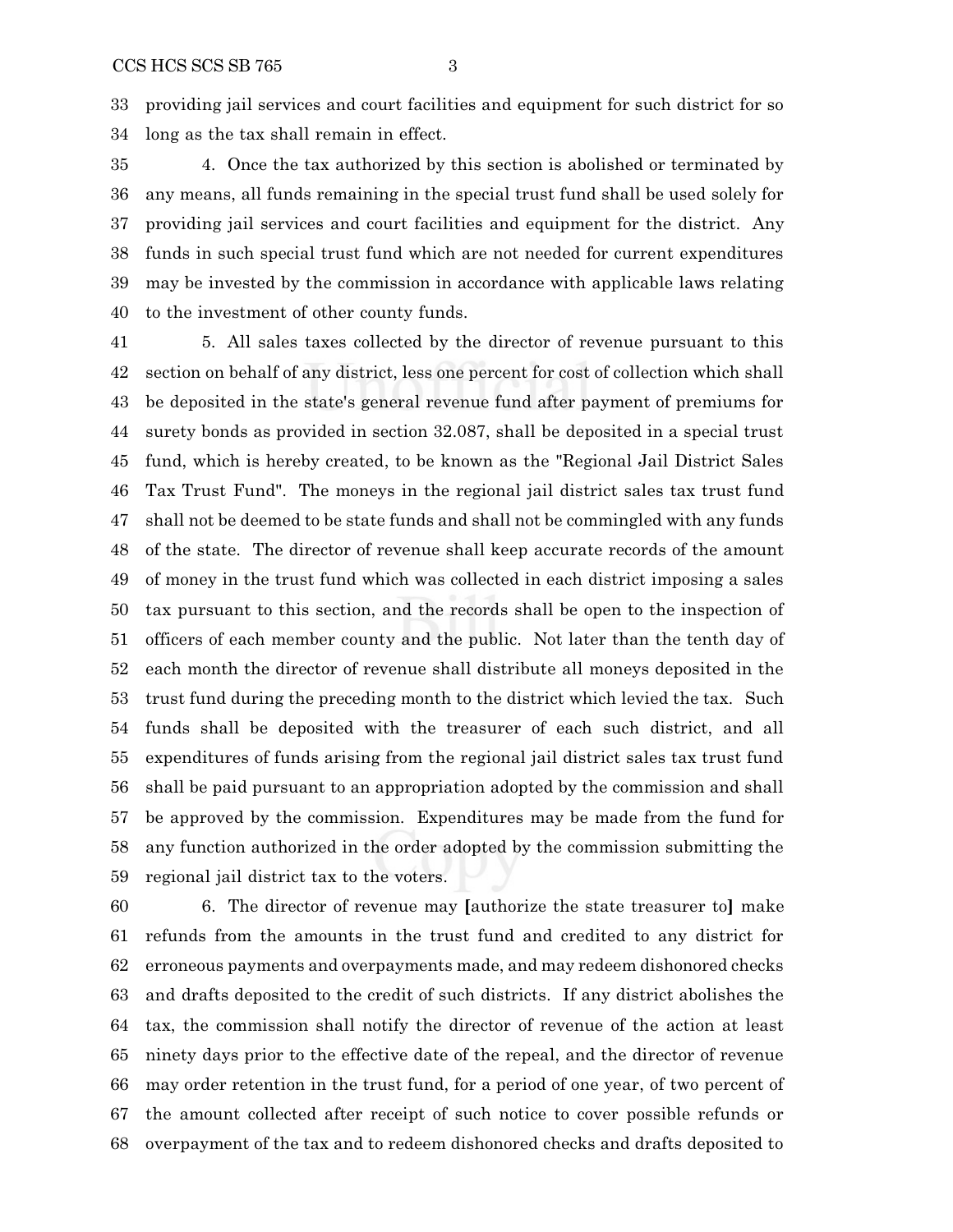the credit of such accounts. After one year has elapsed after the effective date of abolition of the tax in such district, the director of revenue shall remit the balance in the account to the district and close the account of that district. The director of revenue shall notify each district in each instance of any amount refunded or any check redeemed from receipts due the district.

 7. Except as provided in this section, all provisions of sections 32.085 and 32.087 shall apply to the tax imposed pursuant to this section.

 8. The provisions of this section shall expire September 30, **[**2015**] 2028**. **304.125. No political subdivision or law enforcement agency shall have a policy requiring or encouraging an employee to issue a certain number of citations for traffic violations on a daily, weekly, monthly, quarterly, yearly, or other quota basis. This section shall not apply to the issuance of warning citations.**

575.320. 1. A public servant, in his or her public capacity or under color of his or her office or employment, commits the offense of misconduct in administration of justice if he or she:

 (1) Is charged with the custody of any person accused or convicted of any offense or municipal ordinance violation and he or she coerces, threatens, abuses or strikes such person for the purpose of securing a confession from him or her; (2) Knowingly seizes or levies upon any property or dispossesses anyone

 of any lands or tenements without due and legal process, or other lawful authority;

 (3) Is a judge and knowingly accepts a plea of guilty from any person charged with a violation of a statute or ordinance at any place other than at the place provided by law for holding court by such judge;

 (4) Is a jailer or keeper of a county jail and knowingly refuses to receive, in the jail under his or her charge, any person lawfully committed to such jail on any criminal charge or criminal conviction by any court of this state, or on any warrant and commitment or capias on any criminal charge issued by any court of this state;

 (5) Is a law enforcement officer and violates the provisions of section 544.170 by knowingly:

 (a) Refusing to release any person in custody who is entitled to such release; or

 (b) Refusing to permit a person in custody to see and consult with counsel or other persons; or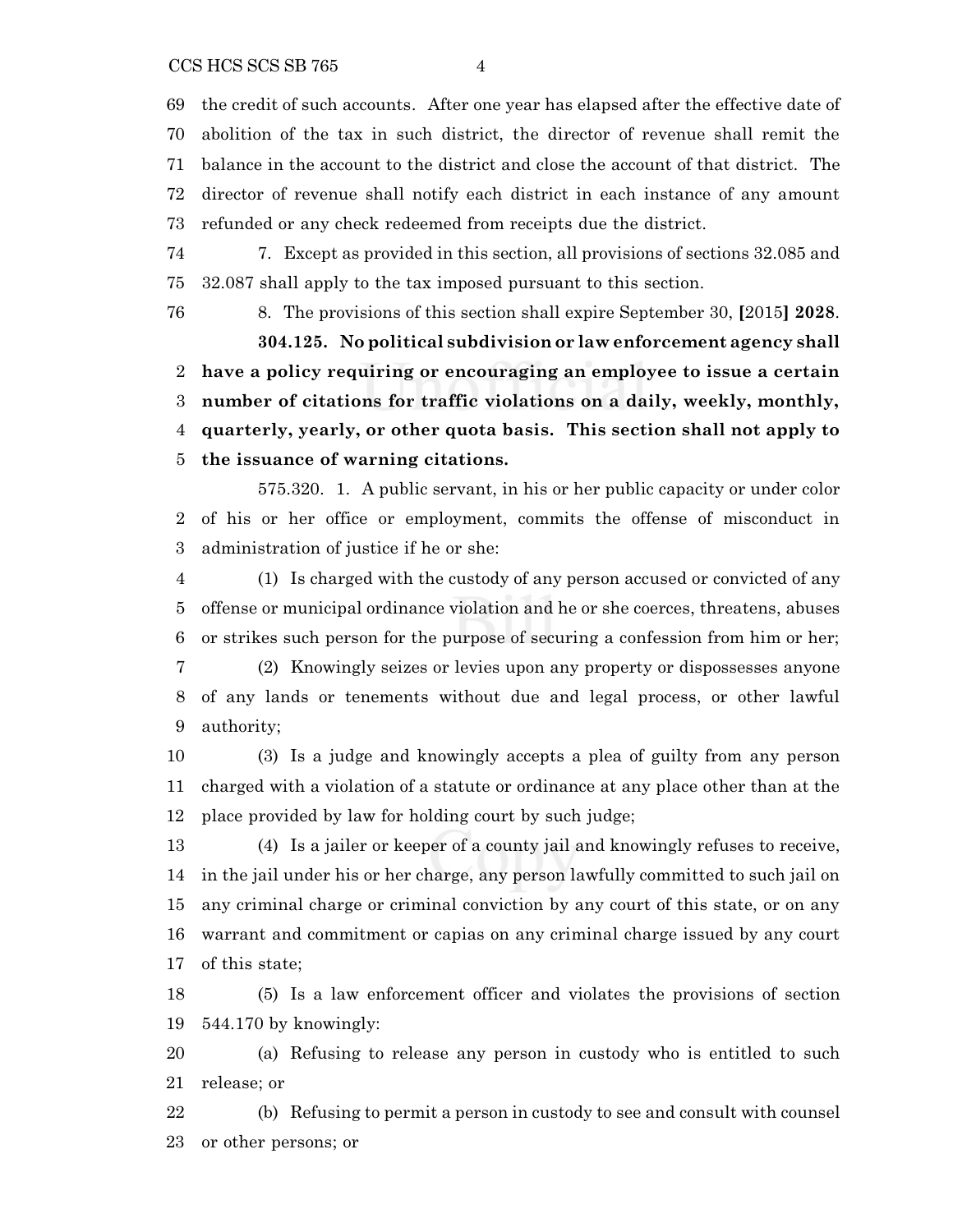(c) Transferring any person in custody to the custody or control of another, or to another place, for the purpose of avoiding the provisions of that section; or (d) Proffering against any person in custody a false charge for the purpose of avoiding the provisions of that section; or

 (6) Orders or suggests to an employee of a **[**county of the first class having a charter form of government with a population over nine hundred thousand and not containing any part of a city of three hundred fifty thousand or more inhabitants**] political subdivision** that such employee shall issue a certain number of traffic citations on a daily, weekly, monthly, quarterly, yearly or other quota basis**[**, except when such employee is assigned exclusively to traffic control and has no other responsibilities or duties**] or that such employee shall increase the number of traffic citations that he or she is currently issuing**.

 2. The offense of misconduct in the administration of justice is a class A misdemeanor.

575.320. 1. A public servant, in his public capacity or under color of his office or employment, commits the crime of misconduct in administration of justice if:

 (1) He is charged with the custody of any person accused or convicted of any crime or municipal ordinance violation and he coerces, threatens, abuses or strikes such person for the purpose of securing a confession from him;

 (2) He knowingly seizes or levies upon any property or dispossesses anyone of any lands or tenements without due and legal process, or other lawful authority;

 (3) He is a judge and knowingly accepts a plea of guilty from any person charged with a violation of a statute or ordinance at any place other than at the place provided by law for holding court by such judge;

 (4) He is a jailer or keeper of a county jail and knowingly refuses to receive, in the jail under his charge, any person lawfully committed to such jail on any criminal charge or criminal conviction by any court of this state, or on any warrant and commitment or capias on any criminal charge issued by any court of this state;

 (5) He is a law enforcement officer and violates the provisions of section 544.170 by knowingly**:**

 (a) Refusing to release any person in custody who is entitled to such release; or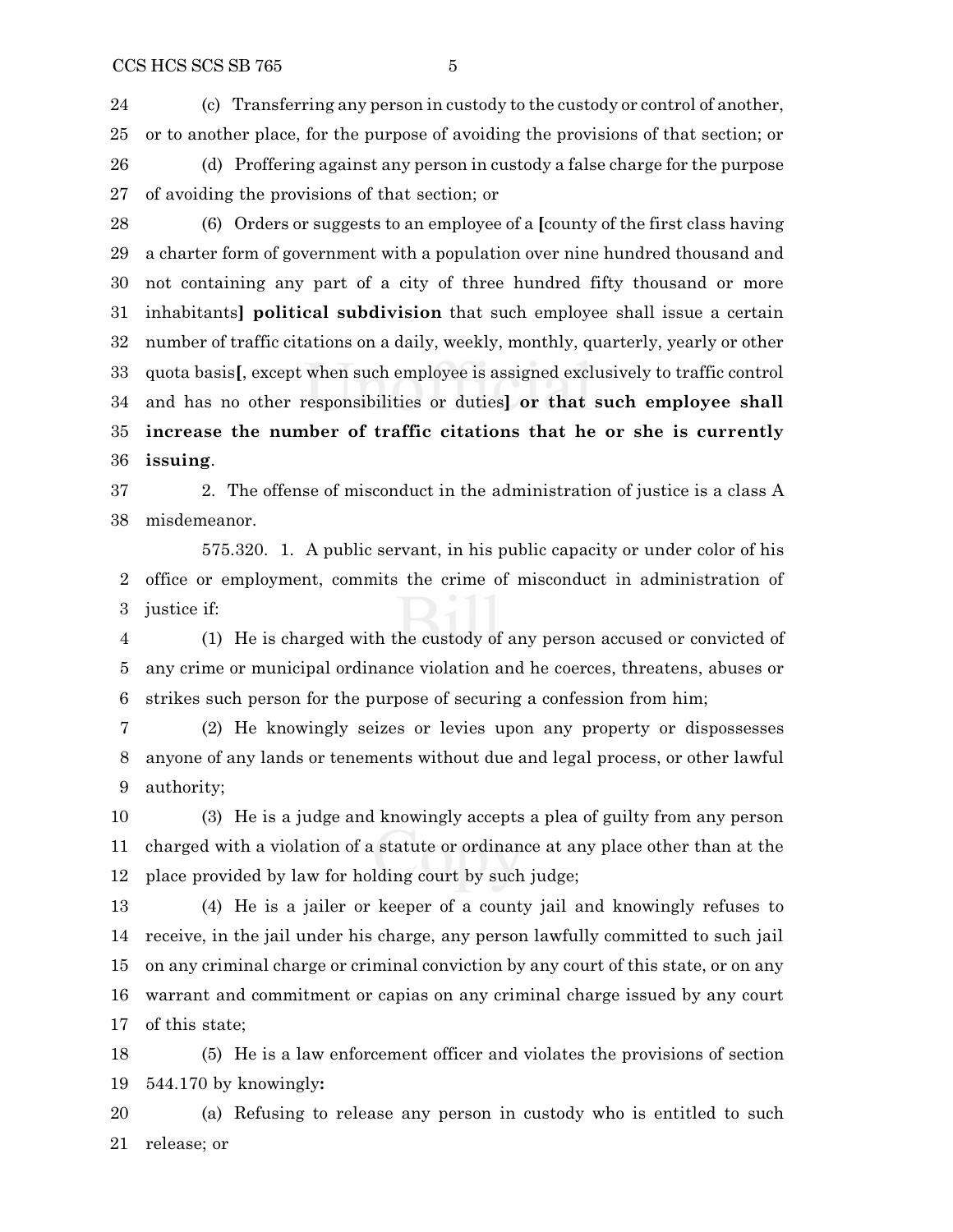(b) Refusing to permit a person in custody to see and consult with counsel or other persons; or

 (c) Transferring any person in custody to the custody or control of another, or to another place, for the purpose of avoiding the provisions of that section; or

 (d) Preferring against any person in custody a false charge for the purpose of avoiding the provisions of that section;

 (6) He orders or suggests to an employee of a **[**county of the first class having a charter form of government with a population over nine hundred thousand and not containing any part of a city of three hundred fifty thousand or more inhabitants**] political subdivision** that such employee shall issue a certain number of traffic citations on a daily, weekly, monthly, quarterly, yearly or other quota basis**[**, except when such employee is assigned exclusively to traffic control and has no other responsibilities or duties**] or that such employee shall increase the number of traffic citations that he or she is currently issuing**.

 2. Misconduct in the administration of justice is a class A misdemeanor. 610.100. 1. As used in sections 610.100 to 610.150, the following words and phrases shall mean:

 (1) "Arrest", an actual restraint of the person of the defendant, or by his or her submission to the custody of the officer, under authority of a warrant or otherwise for a criminal violation which results in the issuance of a summons or the person being booked;

 (2) "Arrest report", a record of a law enforcement agency of an arrest and of any detention or confinement incident thereto together with the charge therefor;

 (3) "Inactive", an investigation in which no further action will be taken by a law enforcement agency or officer for any of the following reasons:

(a) A decision by the law enforcement agency not to pursue the case;

 (b) Expiration of the time to file criminal charges pursuant to the applicable statute of limitations, or ten years after the commission of the offense; whichever date earliest occurs;

 (c) Finality of the convictions of all persons convicted on the basis of the information contained in the investigative report, by exhaustion of or expiration of all rights of appeal of such persons;

 (4) "Incident report", a record of a law enforcement agency consisting of the date, time, specific location, name of the victim and immediate facts and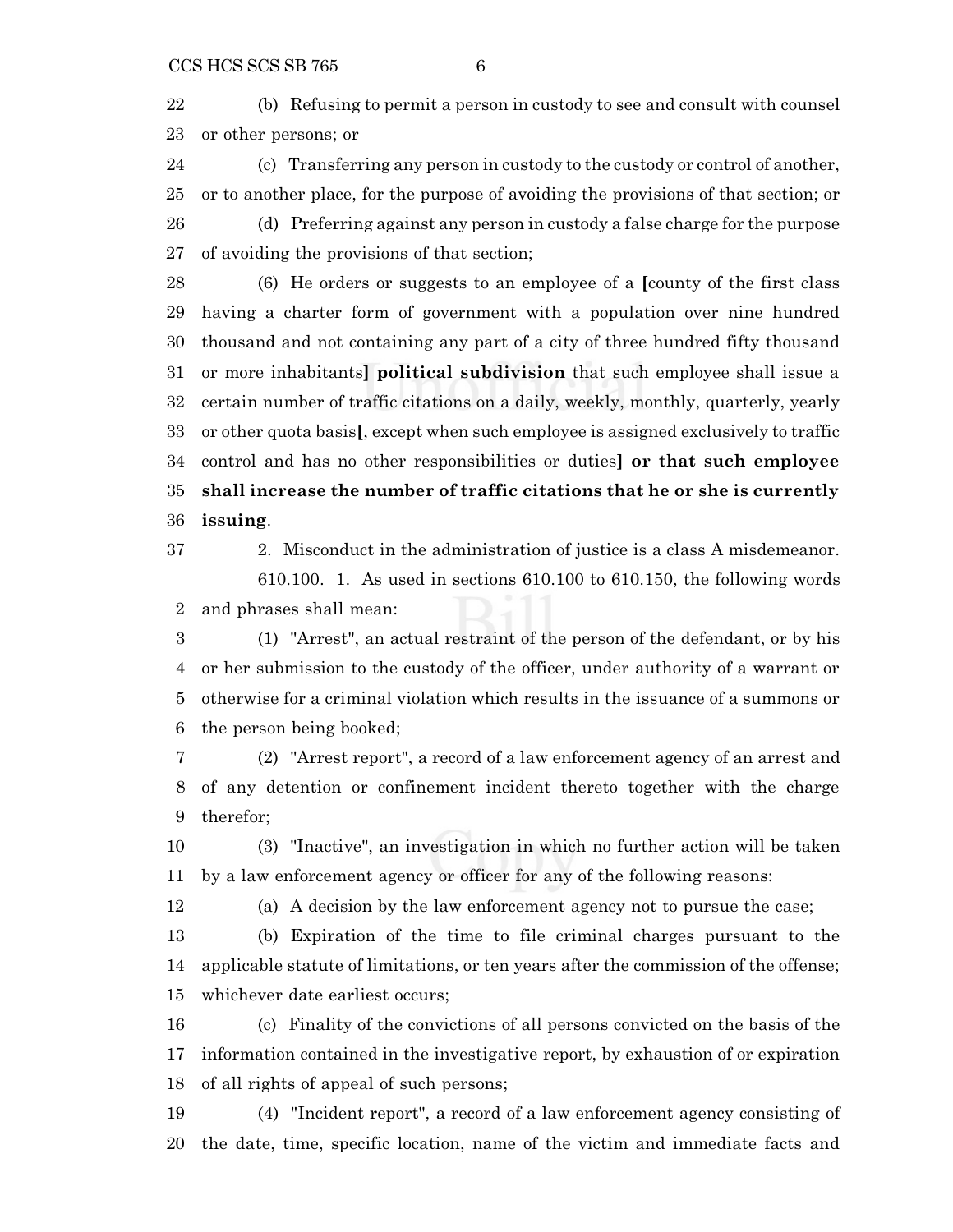circumstances surrounding the initial report of a crime or incident, including any logs of reported crimes, accidents and complaints maintained by that agency;

 (5) "Investigative report", a record, other than an arrest or incident report, prepared by personnel of a law enforcement agency, inquiring into a crime or suspected crime, either in response to an incident report or in response to evidence developed by law enforcement officers in the course of their duties**;**

 **(6) "Mobile video recorder", any system or device that captures visual signals that is capable of installation in a vehicle or being worn or carried by personnel of a law enforcement agency and that includes, at minimum, a camera and recording capabilities;**

 **(7) "Mobile video recording", any data captured by a mobile video recorder, including audio, video, and any metadata;**

 **(8) "Nonpublic location", a place where one would have a reasonable expectation of privacy, including but not limited to a dwelling, school, or medical facility**.

 2. Each law enforcement agency of this state, of any county, and of any municipality shall maintain records of all incidents reported to the agency, investigations and arrests made by such law enforcement agency. All incident reports and arrest reports shall be open records.

 **(1)** Notwithstanding any other provision of law other than the provisions of subsections 4, 5 and 6 of this section or section 320.083, **mobile video recordings and** investigative reports of all law enforcement agencies are closed records until the investigation becomes inactive.

 **(2)** If any person is arrested and not charged with an offense against the law within thirty days of the person's arrest, the arrest report shall thereafter be a closed record except that the disposition portion of the record may be accessed and except as provided in section 610.120.

 **(3) Except as provided in subsections 3 and 5 of this section, a mobile video recording that is recorded in a nonpublic location is authorized to be closed, except that any person who is depicted in the recording or whose voice is in the recording, a legal guardian or parent of such person if he or she is a minor, a family member of such person within the first degree of consanguinity if he or she is deceased or incompetent, an attorney for such person, or insurer of such person, upon written request, may obtain a complete, unaltered, and unedited copy pursuant to this section.**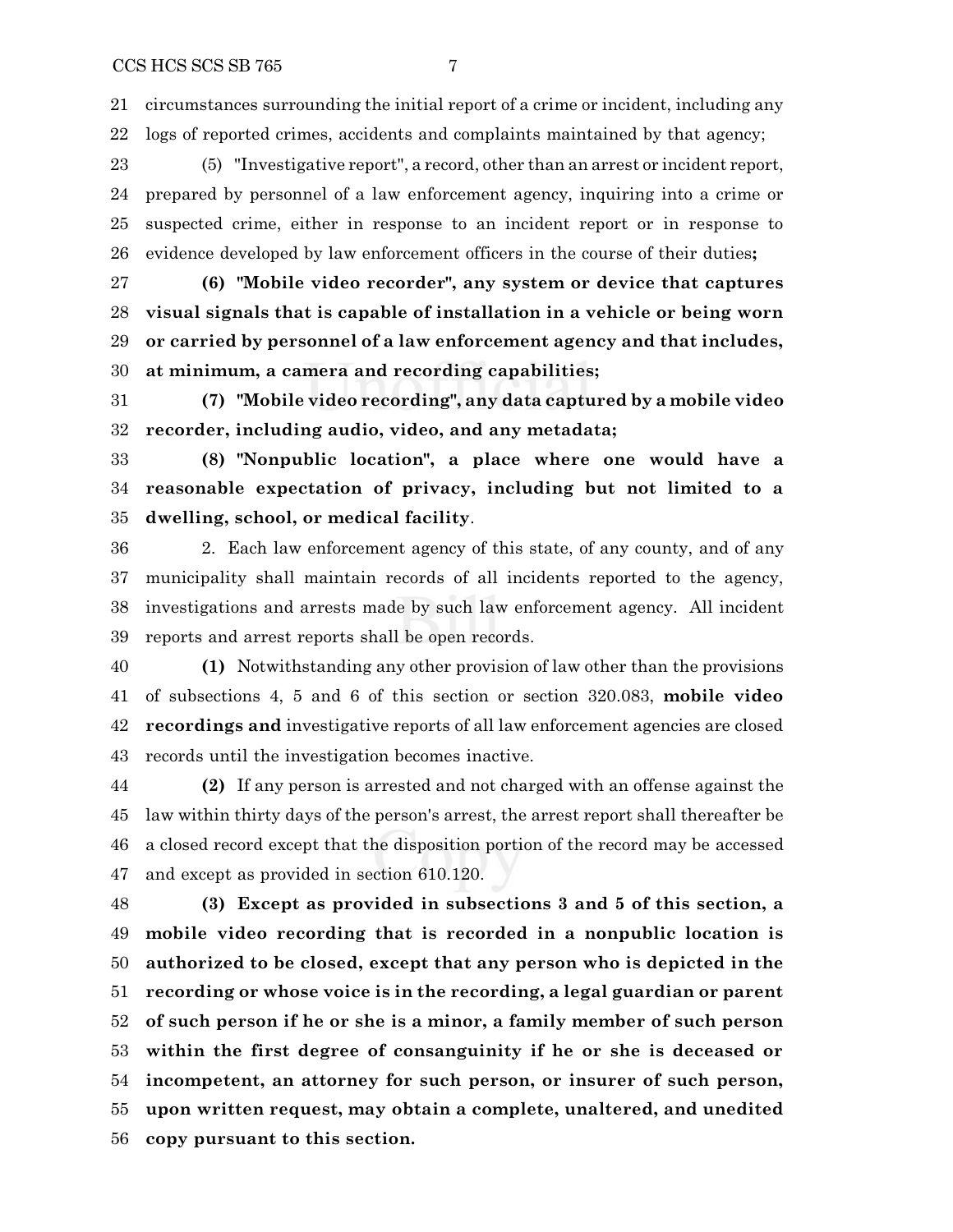3. Except as provided in subsections 4, 5, 6 and 7 of this section, if any portion of a record or document of a law enforcement officer or agency, other than an arrest report, which would otherwise be open, contains information that is reasonably likely to pose a clear and present danger to the safety of any victim, witness, undercover officer, or other person; or jeopardize a criminal investigation, including records which would disclose the identity of a source wishing to remain confidential or a suspect not in custody; or which would disclose techniques, procedures or guidelines for law enforcement investigations or prosecutions, that portion of the record shall be closed and shall be redacted from any record made available pursuant to this chapter.

 4. Any person, including a **legal guardian or parent of such person if he or she is a minor,** family member of such person within the first degree of consanguinity if such person is deceased or incompetent, attorney for a person, or insurer of a person involved in any incident or whose property is involved in an incident, may obtain any records closed pursuant to this section or section 610.150 for purposes of investigation of any civil claim or defense, as provided by this subsection. Any individual, **legal guardian or parent of such person if he or she is a minor,** his or her family member within the first degree of consanguinity if such individual is deceased or incompetent, his or her attorney or insurer, involved in an incident or whose property is involved in an incident, upon written request, may obtain a complete unaltered and unedited incident report concerning the incident, and may obtain access to other records closed by a law enforcement agency pursuant to this section. Within thirty days of such request, the agency shall provide the requested material or file a motion pursuant to this subsection with the circuit court having jurisdiction over the law enforcement agency stating that the safety of the victim, witness or other individual cannot be reasonably ensured, or that a criminal investigation is likely to be jeopardized. If, based on such motion, the court finds for the law enforcement agency, the court shall either order the record closed or order such portion of the record that should be closed to be redacted from any record made available pursuant to this subsection.

 5. Any person may bring an action pursuant to this section in the circuit court having jurisdiction to authorize disclosure of **a mobile video recording or** the information contained in an investigative report of any law enforcement agency, which would otherwise be closed pursuant to this section. The court may order that all or part of **a mobile video recording or** the information contained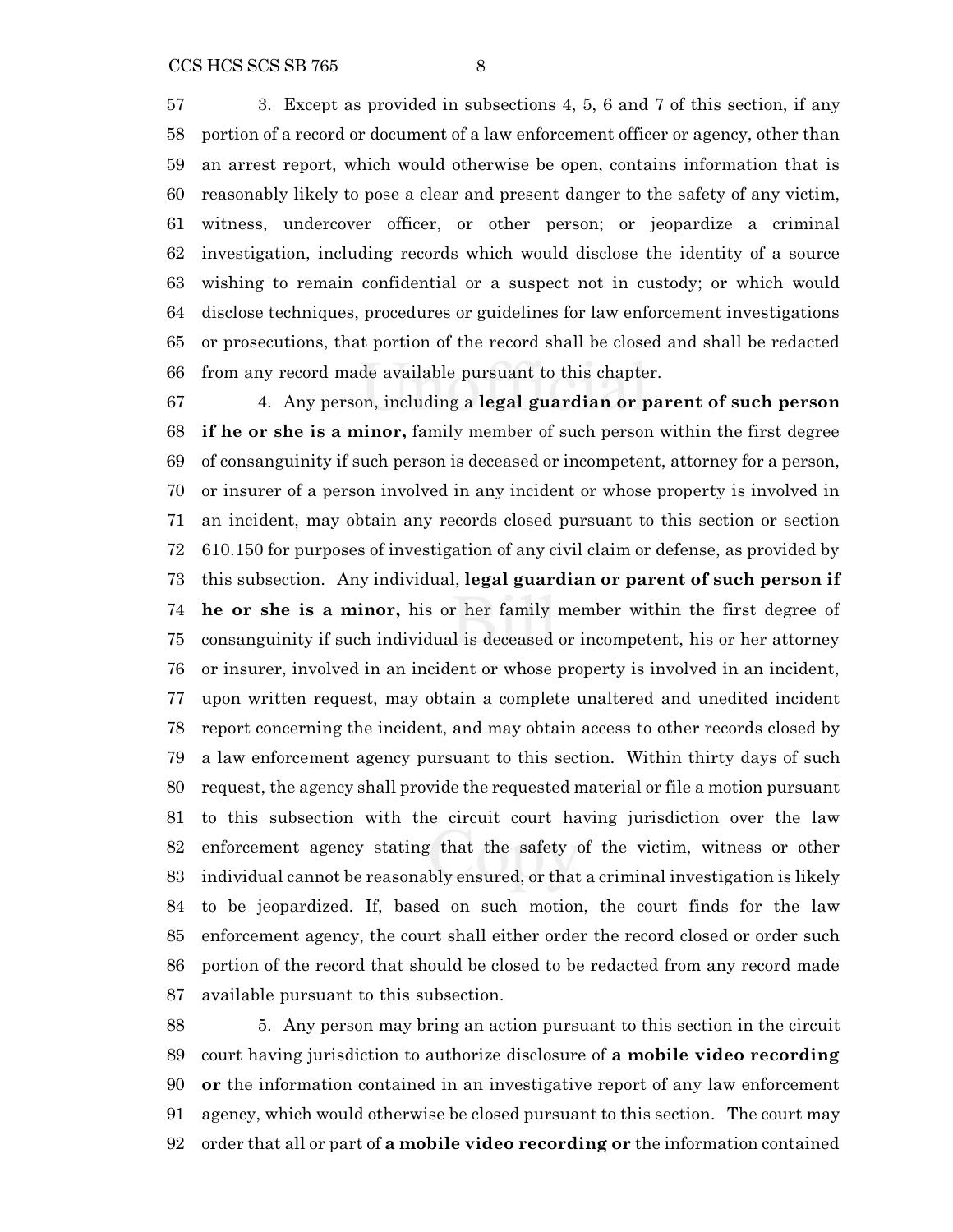in an investigative report be released to the person bringing the action.

 **(1)** In making the determination as to whether information contained in an investigative report shall be disclosed, the court shall consider whether the benefit to the person bringing the action or to the public outweighs any harm to the public, to the law enforcement agency or any of its officers, or to any person identified in the investigative report in regard to the need for law enforcement agencies to effectively investigate and prosecute criminal activity.

 **(2) In making the determination as to whether a mobile video recording shall be disclosed, the court shall consider:**

 **(a) Whether the benefit to the person bringing the action or to the public outweighs any harm to the public, to the law enforcement agency or any of its officers, or to any person identified in the mobile video recording in regard to the need for law enforcement agencies to effectively investigate and prosecute criminal activity;**

 **(b) Whether the mobile video recording contains information that is reasonably likely to disclose private matters in which the public has no legitimate concern;**

 **(c) Whether the mobile video recording is reasonably likely to bring shame or humiliation to a person of ordinary sensibilities; and**

 **(d) Whether the mobile video recording was taken in a place where a person recorded or depicted has a reasonable expectation of privacy.**

 **(3)** The **mobile video recording or** investigative report in question may be examined by the court in camera.

 **(4) If the disclosure is authorized in whole or in part, the court may make any order that justice requires, including one or more of the following:**

 **(a) That the mobile video recording or investigative report may be disclosed only on specified terms and conditions, including a designation of the time or place;**

 **(b) That the mobile video recording or investigative report may be had only by a method of disclosure other than that selected by the party seeking such disclosure;**

**(c) That the scope of the request be limited to certain matters;**

 **(d) That the disclosure occur with no one present except persons designated by the court;**

**(e) That the mobile video recording or investigative report be**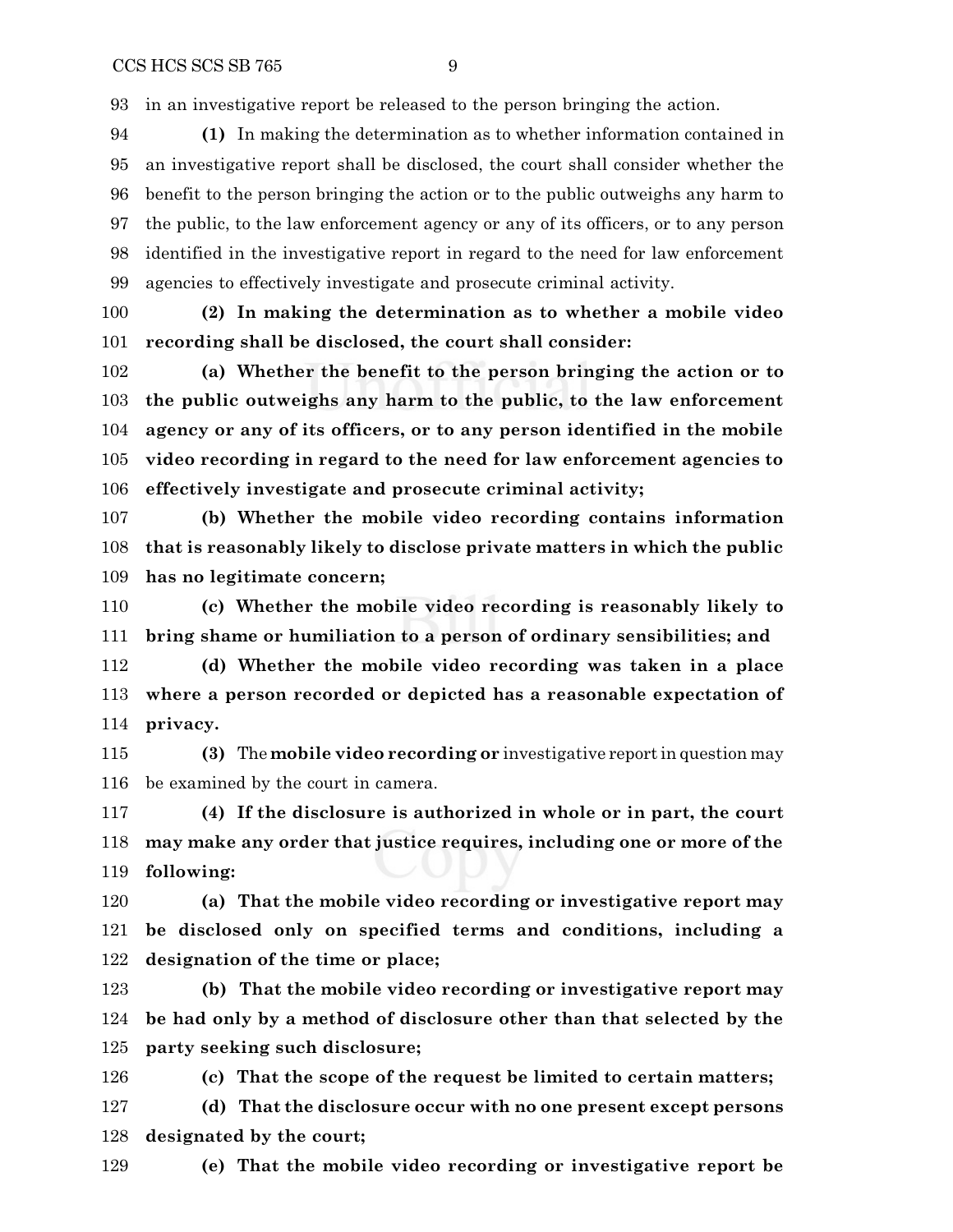**redacted to exclude, for example, personally identifiable features or other sensitive information;**

 **(f) That a trade secret or other confidential research, development, or commercial information not be disclosed or be disclosed only in a designated way.**

 **(5)** The court may find that the party seeking disclosure of the **mobile video recording or** investigative report shall bear the reasonable and necessary costs and attorneys' fees of both parties, unless the court finds that the decision of the law enforcement agency not to open the **mobile video recording or** investigative report was substantially unjustified under all relevant circumstances, and in that event, the court may assess such reasonable and necessary costs and attorneys' fees to the law enforcement agency.

 6. Any person may apply pursuant to this subsection to the circuit court having jurisdiction for an order requiring a law enforcement agency to open incident reports and arrest reports being unlawfully closed pursuant to this section. If the court finds by a preponderance of the evidence that the law enforcement officer or agency has knowingly violated this section, the officer or agency shall be subject to a civil penalty in an amount up to one thousand dollars. If the court finds that there is a knowing violation of this section, the court may order payment by such officer or agency of all costs and attorneys' fees, as provided by section 610.027. If the court finds by a preponderance of the evidence that the law enforcement officer or agency has purposely violated this section, the officer or agency shall be subject to a civil penalty in an amount up to five thousand dollars and the court shall order payment by such officer or agency of all costs and attorney fees, as provided in section 610.027. The court shall determine the amount of the penalty by taking into account the size of the jurisdiction, the seriousness of the offense, and whether the law enforcement officer or agency has violated this section previously.

 7. The victim of an offense as provided in chapter 566 may request that his or her identity be kept confidential until a charge relating to such incident is filed.

 **8. Any person who requests and receives a mobile video recording that was recorded in a nonpublic location pursuant to this section is prohibited from displaying or disclosing the mobile video recording, including any description or account of any or all of the mobile video recording, without first providing direct third party**